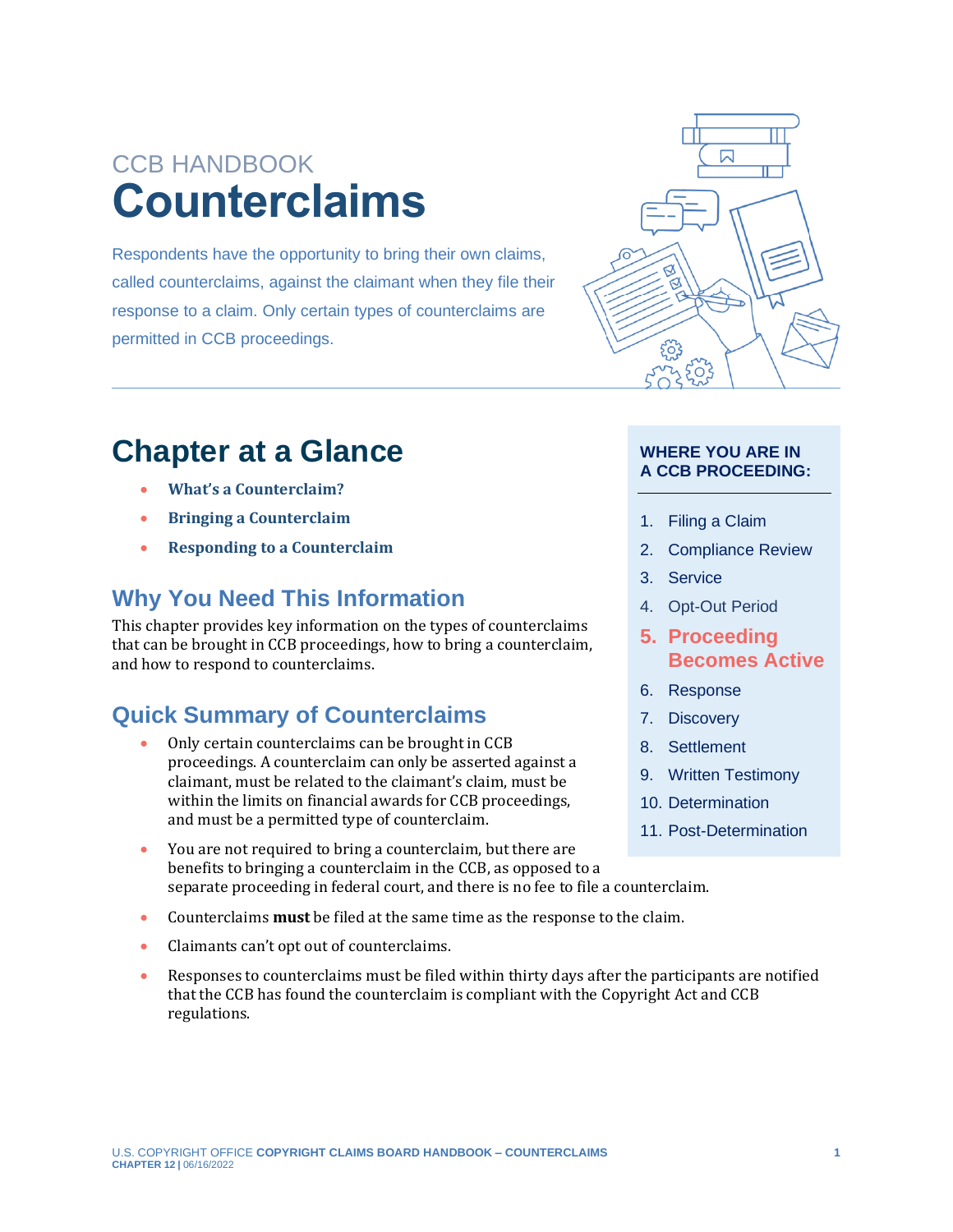### **How did you get here?**

A claimant filed a claim against you, and you didn't opt out. The CCB issued a schedule with a deadline for your response to the claim, and you think you might have your own claim. Your counterclaim against the claimant is related to the same facts and circumstances as the claimant's claim.

### **What types of counterclaims can be brought in the CCB?**

Counterclaims can only be brought against a claimant, must involve the same facts and circumstances as the claimant's claim, and must be within the limits on financial awards for CCB proceedings. In addition, only counterclaims for copyright **[infringement](https://ccb.gov/handbook/Infringement-Claim.pdf)**, **[noninfringement](https://ccb.gov/handbook/Noninfringement-Claim.pdf)**, **[misrepresentation](https://ccb.gov/handbook/Misrepresentation-Claim.pdf)**, and certain counterclaims **[related to an agreement](#page-3-0)** may be brought in CCB proceedings.

### **What happens next?**

Once you file a counterclaim, a CCB staff attorney will review it to make sure it **[complies with the](https://ccb.gov/handbook/Compliance.pdf)  [Copyright Act and CCB regulations](https://ccb.gov/handbook/Compliance.pdf)**. If it is compliant, the CCB will notify the participants, and the claimant will have to file a response to the counterclaim within thirty days of that notification.

# <span id="page-1-0"></span>**What's a Counterclaim?**

A counterclaim, like a claim, is a legal filing that includes a statement of alleged facts and a request for relief. While claims are brought by claimants against respondents, counterclaims are brought by respondents against claimants. A respondent who brings a counterclaim is sometimes called a counterclaimant.

You're not required to raise counterclaims in CCB proceedings, but raising a counterclaim can help make sure related copyright issues are all addressed in the same proceeding.

**NOTE**: You should not file a counterclaim that mirrors the claim or is identical to your defense of the claim against you. For example, if you state in your response that you did not infringe the claimant's work, there is no need to file a counterclaim for a declaration of noninfringement regarding your actions. On the other hand, if you are responding to a claim seeking a declaration of noninfringement and you believe the claimant has infringed your rights, you may file a counterclaim for infringement if you want an award of damages for the alleged infringement.

# <span id="page-1-1"></span>**Bringing a Counterclaim**

<span id="page-1-2"></span>The CCB can only hear certain counterclaims. If you want to bring a counterclaim, you must do so at the same time you file your response. This section describes what counterclaims you can bring, factors you should consider in deciding whether to bring a counterclaim, and how to file a counterclaim.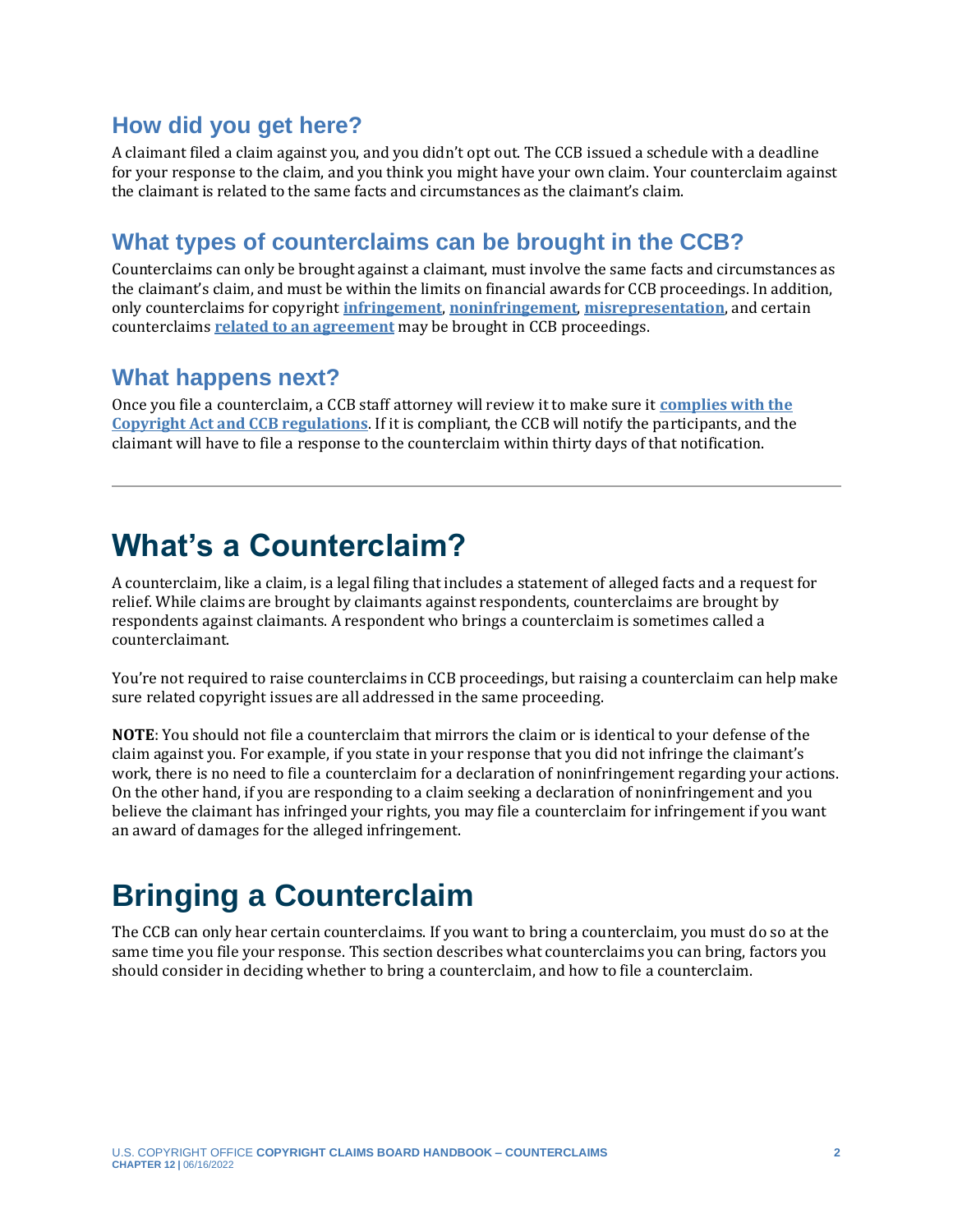## **What Counterclaims Can I Bring?**

You can only bring certain counterclaims in CCB proceedings. There are a few requirements the counterclaim must meet:

- **1.** It must be brought **only against a claimant** or claimants in the proceeding.
- **2.** It can only ask for a **[financial award within the limits set](https://ccb.gov/handbook/Introduction.pdf)** for CCB proceedings, typically a maximum of \$30,000, or \$5,000 if the claimant chose a "smaller claims" track.
- **3.** It has to be a **permitted type** of counterclaim.
- <span id="page-2-3"></span>**4.** It has to be **related** to the facts and circumstances of the claimant's claim.

### **WHAT IF MY COUNTERCLAIM INVOLVES PARTIES OTHER THAN THE CLAIMANT?**

You can only bring a counterclaim against a claimant (or claimants) in your proceeding. Even if your counterclaim involves the exact same facts and the exact same work as the claim, you can't bring it against a person or entity who isn't already a claimant in the proceeding. If your counterclaim involves a person or entity other than or in addition to any of the claimants, and they are a **[necessary party](#page-6-0)** to your counterclaim, without whom your counterclaim should not continue, then your counterclaim will likely be dismissed as **[unsuitable](https://ccb.gov/handbook/Unsuitability.pdf)**.

You may bring a separate claim before the CCB against a person or entity who has violated your rights but is not currently a party to the proceeding in which you are a respondent. This separate claim can also include some or all of the claimants in the current proceeding. You can learn more about bringing a claim against another person or entity in the **[Starting an Infringement Claim](https://ccb.gov/handbook/Infringement-Claim.pdf)** chapter.

#### **WHAT ARE THE LIMITS ON FINANCIAL AWARDS FOR COUNTERCLAIMS?**

Your request for a financial award for your counterclaim can't be more than \$30,000 (or \$5,000 for smaller claims track proceedings). If you are seeking statutory damages, the limitations on your award may be lower. You can learn about the limitations in the **[About the Copyright Claims Board](https://ccb.gov/handbook/Introduction.pdf)** chapter.

If you're considering bringing a counterclaim in a smaller claims proceeding, but you want to request more than \$5,000 in damages, you will need to either bring your claim in a separate CCB proceeding or file it in federal court. You can find more information about smaller claims in **[Smaller Claims](https://ccb.gov/handbook/Smaller-Claims.pdf)** chapter.

#### **WHAT ARE THE PERMITTED TYPES OF COUNTERCLAIMS?**

The counterclaims permitted in CCB proceedings are the same types allowed as claims, with one addition:

- <span id="page-2-1"></span>• An **[infringement](#page-6-0)** counterclaim that the claimant has infringed your copyrighted work. You can find more information about infringement claims in the **[Starting an Infringement Claim](https://ccb.gov/handbook/Infringement-Claim.pdf)** chapter.
- <span id="page-2-0"></span>• A noninfringement counterclaim seeking a **[declaration of noninfringement](#page-6-0)**—that is, a declaration that you haven't infringed the claimant's copyrighted work. You can find more information about noninfringement claims in the **[Starting a Noninfringement Claim](https://ccb.gov/handbook/Noninfringement-Claim.pdf)** chapter. However, you should not raise this counterclaim if it is the exact same as your defense to the claimant's infringement claim.
- <span id="page-2-2"></span>• A **[misrepresentation](#page-6-0)** counterclaim that the claimant made a misrepresentation in a takedown notice or counter-notice about online content. You can find more information about misrepresentation claims in the **[Starting a Misrepresentation Claim](https://ccb.gov/handbook/Misrepresentation-Claim.pdf)** chapter.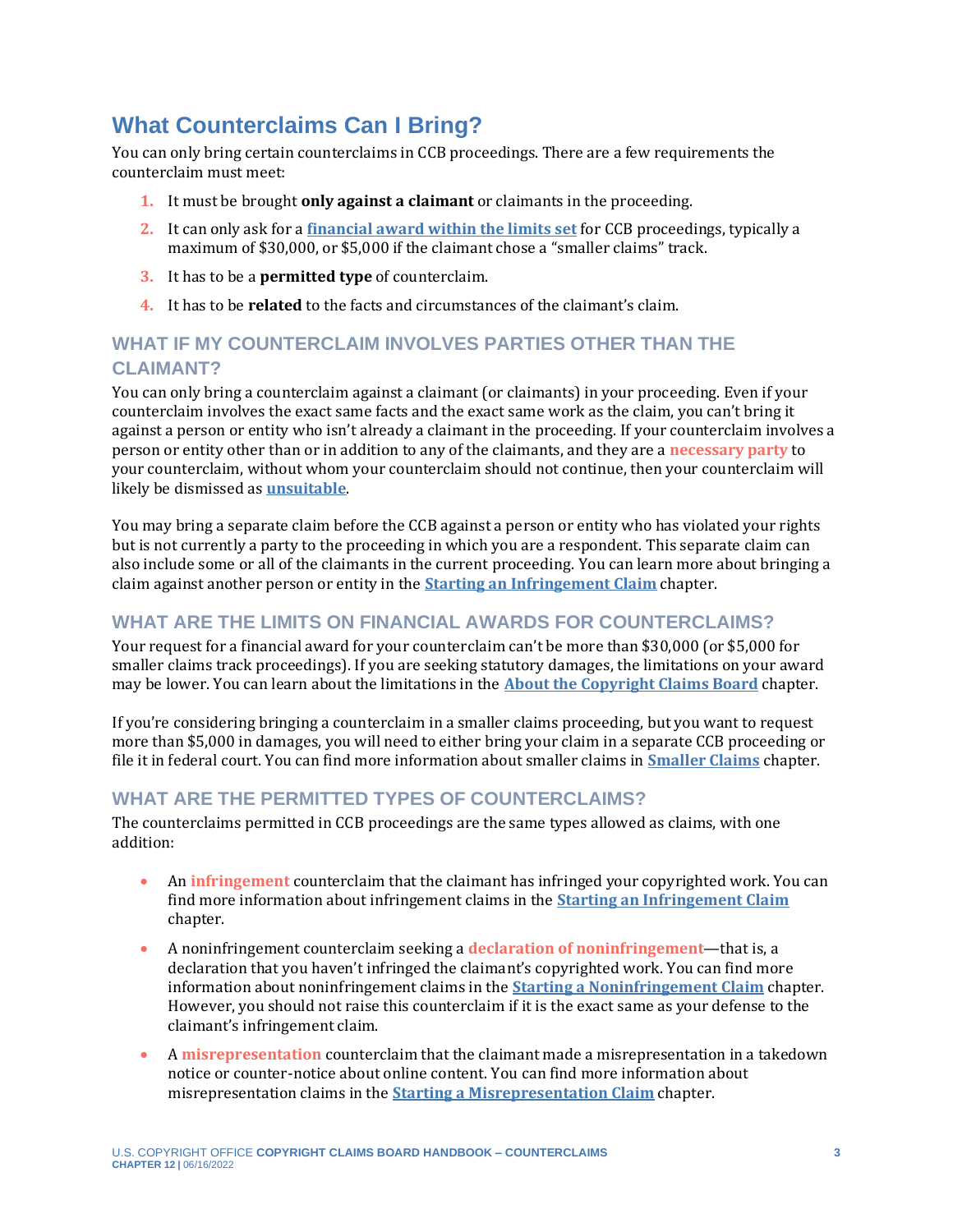<span id="page-3-0"></span>• Where the claimant brought an infringement claim against you, a **counterclaim based on an agreement** (such as a licensing agreement) that could affect the claimant's request for a financial award related to their infringement claim. This contract-based counterclaim is the one additional claim allowed to be brought as a counterclaim.

*Example: Mortimer enters into an agreement with Franklin Inc., a stock photography company, to pay a yearly royalty fee to license its photographs, which are accessed through its online database. If Franklin Inc. brings an infringement claim against Mortimer for use of Franklin's photos, Mortimer may decide to raise a defense that their use was within the scope of the license. If Franklin Inc. also removes Mortimer's access to the database six months after Mortimer made the yearly payment, Mortimer may be able to raise a counterclaim for breach of contract to the extent it affects what Mortimer owes Franklin Inc.*

#### **HOW DO I KNOW IF MY COUNTERCLAIM IS RELATED TO THE CLAIM?**

To be related to the original claim, your counterclaim must involve the same facts and circumstances as the claim against you. This generally means there's some kind of logical relationship between the claim and the counterclaim. A claim and counterclaim may have the same facts and circumstances when it would be more efficient to have them heard as part of the same proceeding, such as when they involve very similar evidence or witnesses.

*Example: If a claimant brings a noninfringement claim against you, arguing that their song lyrics did not infringe your poem, you could bring an infringement counterclaim against the claimant that their song lyrics did infringe your poem.*

*Example: If a claimant brings an infringement claim against you saying you infringed their play, then you can't bring an infringement counterclaim against them saying they infringed an unrelated sculpture of yours.*

If you have a legal dispute against the claimant that isn't related to the claimant's original claim, you can't bring that legal dispute as a *counterclaim* in the CCB. Instead

- if it's a **[permitted](#page-1-2)** type of claim that can be brought before the CCB, you can bring it as a separate CCB proceeding or in federal court.
- if it's another type of claim, you can bring it in court.

## **Should I Bring a Counterclaim?**

CCB respondents aren't required or expected to raise counterclaims—even ones that are related to the claim. Instead, you can simply file your response with any defenses. There are a few advantages to bringing a counterclaim in the same proceeding:

- **Efficiency:** It may be more efficient to bring a counterclaim, so all disputes involving the same facts and circumstances are resolved at the same time.
- **Cost:** The claimant has already paid the filing fee for the CCB proceeding, and there isn't a separate filing fee for counterclaims. If you were to file your counterclaim as a separate proceeding or as a lawsuit in federal court, you would be responsible for covering the cost of the filing fee.
- **No opt out:** Claimants don't have the ability to opt out of counterclaims. Because of this, if you file an appropriate counterclaim as part of the same proceeding, you can be confident it will be resolved as part of the same CCB proceeding, unless you withdraw it or it is dismissed. However, if you decide to bring your counterclaim as a claim in a separate CCB proceeding against the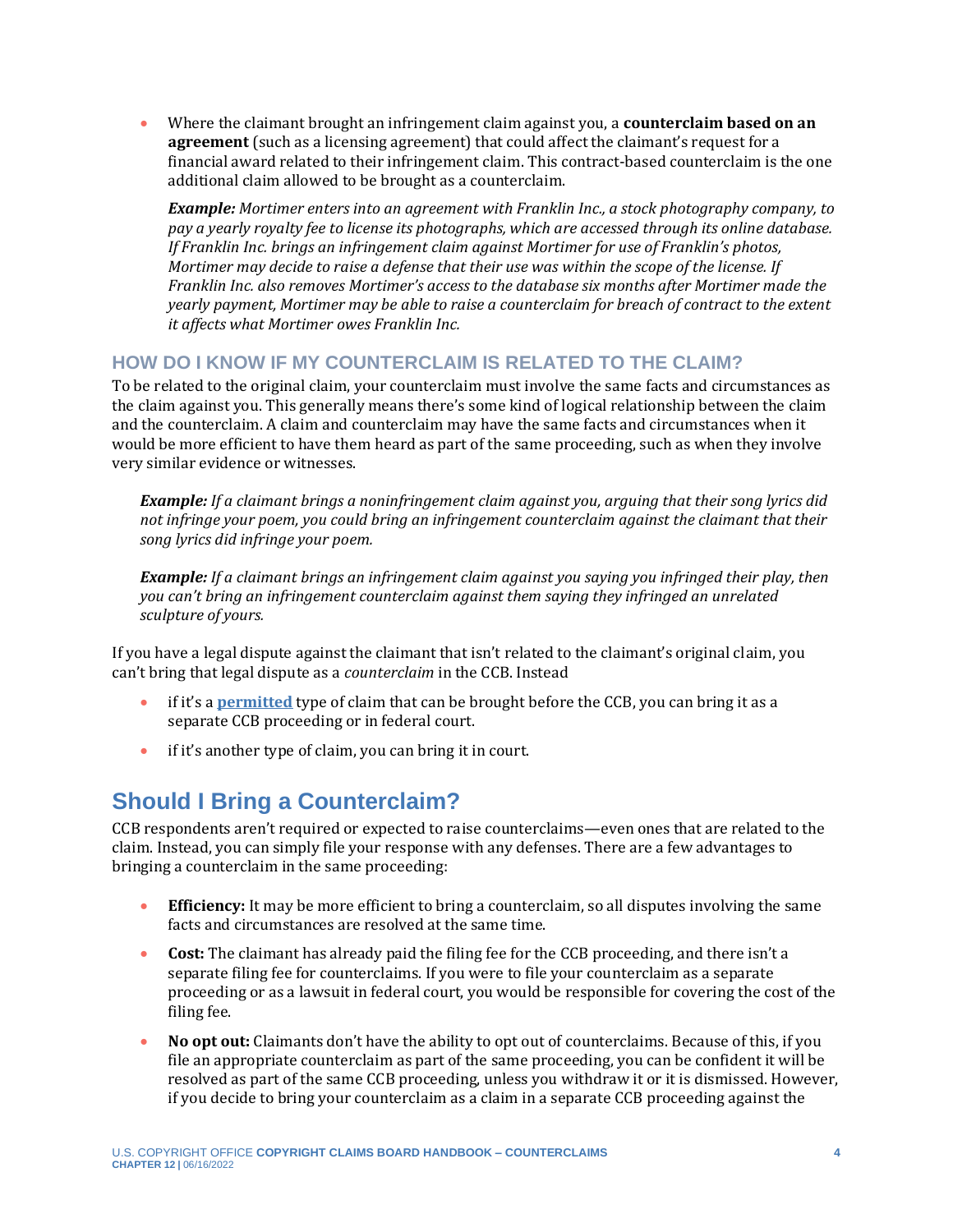claimant, then the claimant would have the opportunity to opt out of that separate proceeding. If the claimant opts out, then your only option would be to sue the claimant in federal court, which is likely to be more expensive for all parties.

*Example: Drusilla files an infringement claim against Marian in the CCB. Marian has her own infringement claim against Drusilla that relates to the same facts and circumstances as Drusilla's claim. Marian files her infringement claim as a counterclaim in Drusilla's proceeding. Drusilla can't opt out of that proceeding. But if Marian files her infringement claim as a separate CCB proceeding against Drusilla, then Marian would have to pay a separate filing fee, and Drusilla would have the opportunity to opt out of the proceeding.* 

However, if you want to seek a financial award beyond the limits in CCB proceedings, then you will need to file your claim in federal court. Federal courts have different procedures than CCB proceedings. You can learn more about the differences between CCB proceedings and federal court lawsuits in the **[About](https://ccb.gov/handbook/Introduction.pdf)  [the Copyright Claims Board](https://ccb.gov/handbook/Introduction.pdf)** chapter.

## **How Do I File a Counterclaim?**

If you want to bring a counterclaim, you **must** submit it when you file your response to the claim against you. If you decide that you want to raise a counterclaim later in the proceeding, you can only do so with the CCB's permission. The CCB will only allow late counterclaims it if it finds good cause to do so, which typically means there was a good reason you didn't file it earlier and it is not unfair to the claimant. You can find more information about asking for permission to file a late counterclaim in the CCB's **[regulations](https://www.govinfo.gov/content/pkg/FR-2022-05-17/pdf/2022-10466.pdf)**.

Counterclaims are filed through **[eCCB](https://dockets.eccb.gov/)** as part of your response. Just like when you are filing a response without counterclaims, sign in to your **[eCCB account](https://ccb.gov/handbook/eCCB.pdf)**, go to the Dashboard page, and click on "**Respond to claim**." A pop-up menu will ask you which claim you are responding to and if you will be filing any counterclaims. If you answer "Yes" to the question about counterclaims, you will be given the option to select which type of counterclaim you wish to bring. You can bring more than one type of counterclaim, **but you must have a basis for each of the counterclaims you bring**. After this, eCCB will first take you through the response portion of the form and then through the counterclaims portion of the form. You can find more information about filling out the response portion of the form in the **[Responding to](https://ccb.gov/handbook/Response-Infringement.pdf)  [an Infringement Claim](https://ccb.gov/handbook/Response-Infringement.pdf)** chapter.

Once you reach the counterclaims step, eCCB will ask you to confirm the types of counterclaims you chose before filling out your response. Click "**Save & continue**" to confirm that the type of counterclaim(s) that you selected earlier is correct. If you want to change your counterclaim selection, you can check the type(s) of counterclaim you wish to raise (or decide you no longer want to file any counterclaims), then click "**Apply changes**" and "**Save & continue**."

### **INFRINGEMENT, NONINFRINGEMENT, AND MISREPRESENTATION COUNTERCLAIMS**

If you are bringing an infringement, noninfringement, or misrepresentation counterclaim, you first will need to describe why your counterclaim involves the same facts and circumstances as the claim against you.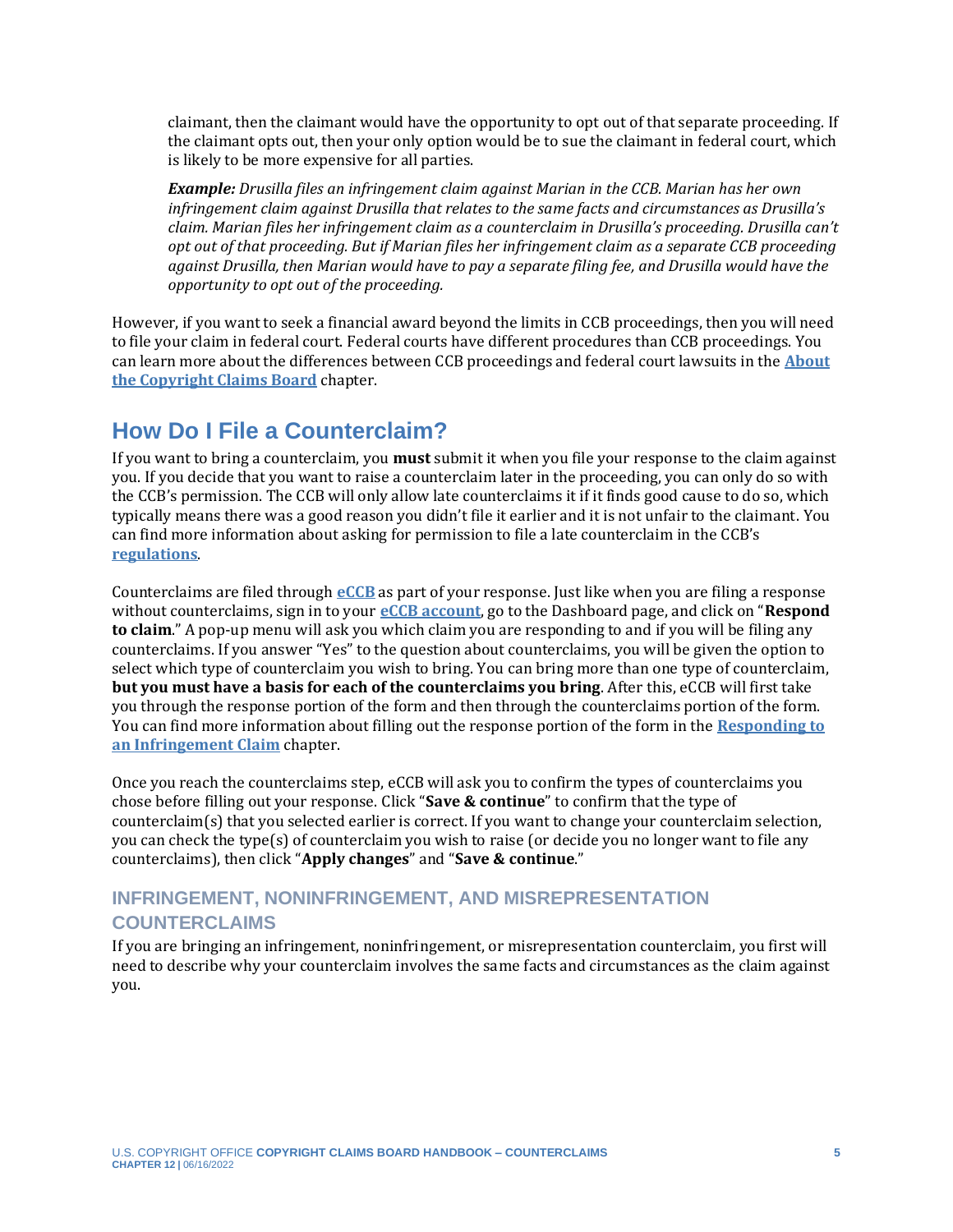After this, you will provide information specific to the type of claim you are bringing. You can learn more about the information you will need to provide and how to fill out the eCCB form in the relevant chapter:

- **[Starting an Infringement Claim](https://ccb.gov/handbook/Infringement-Claim.pdf)**
- **[Starting a Noninfringement Claim](https://ccb.gov/handbook/Noninfringement-Claim.pdf)**
- **[Starting a Misrepresentation Claim](https://ccb.gov/handbook/Misrepresentation-Claim.pdf)**

**NOTE**: if you are raising an infringement counterclaim, you must have either a copyright registration or a pending application to register your copyright.

#### **COUNTERCLAIM BASED ON AN AGREEMENT**

If you are bringing a counterclaim based on an agreement, **[contact the CCB staff](https://ccb.gov/contact/)** for more information.

### **What Happens Next?**

Once you submit a counterclaim, a Copyright Claims Attorney will review it for compliance with the Copyright Act and CCB regulations. If your counterclaim is not compliant, the CCB will contact you, and you will be given up to two chances to make your counterclaim compliant, so it can move forward. If you cannot fix the issues with any of your counterclaims, all of your counterclaims will be dismissed without prejudice, meaning you can bring them in the future before the CCB if you can fix the issues, or you can bring them in federal court. More information about this process is available in the **[Compliance Review](https://ccb.gov/handbook/Compliance.pdf)** chapter.

# <span id="page-5-0"></span>**Responding to a Counterclaim**

If a respondent files a counterclaim against you, a Copyright Claims Attorney will review it for compliance with the Copyright Act and CCB regulations. If it is found to be compliant, the CCB will notify all participants in the proceeding. After this notification, you will have thirty days to file a response to the counterclaim. You cannot opt out of a counterclaim. If you do not respond to the counterclaim within the thirty days allowed, the CCB may issue a notice of **[default](#page-6-0)**. Unless you file a response promptly, the CCB can make a default determination against you on the counterclaim.

<span id="page-5-1"></span>Your response to the counterclaim is your opportunity to present your side of the story and raise any defenses that you have to the counterclaim. In your response, you can dispute any of the facts or arguments in the counterclaim that you believe are wrong and explain why you believe they are wrong. You can also raise defenses, which are reasons why you believe you should not be held responsible for the counterclaim.

You can find more information about responses and defenses in the relevant chapter:

- **[Responding to an Infringement Claim](https://ccb.gov/handbook/Response-Infringement.pdf)**
- **[Responding to a Claim Requesting a Declaration of Noninfringement](https://ccb.gov/handbook/Response-Noninfringement.pdf)**
- **[Responding to a Misrepresentation Claim](https://ccb.gov/handbook/Response-Misrepresentation.pdf)**